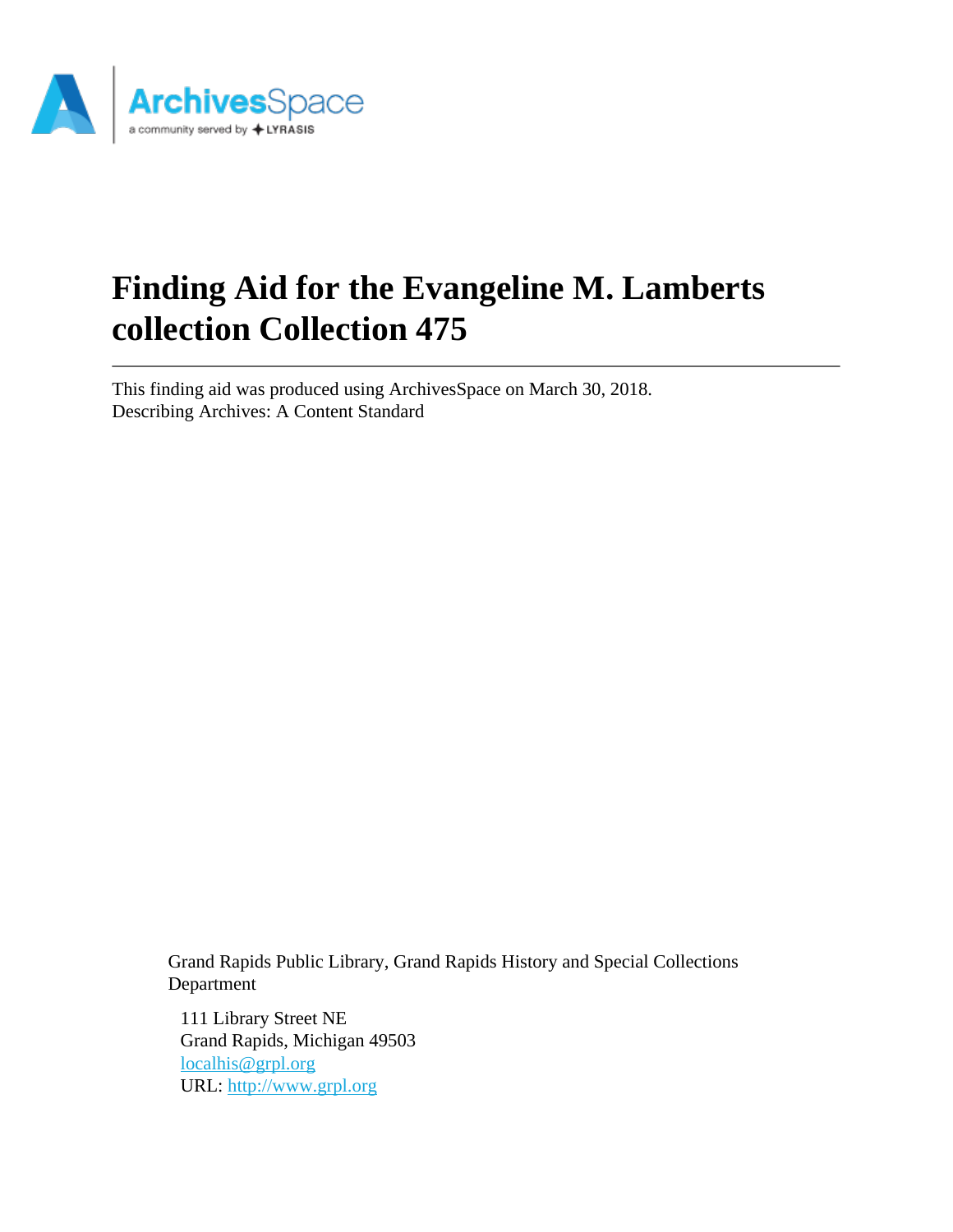# <span id="page-1-0"></span>**Table of Contents**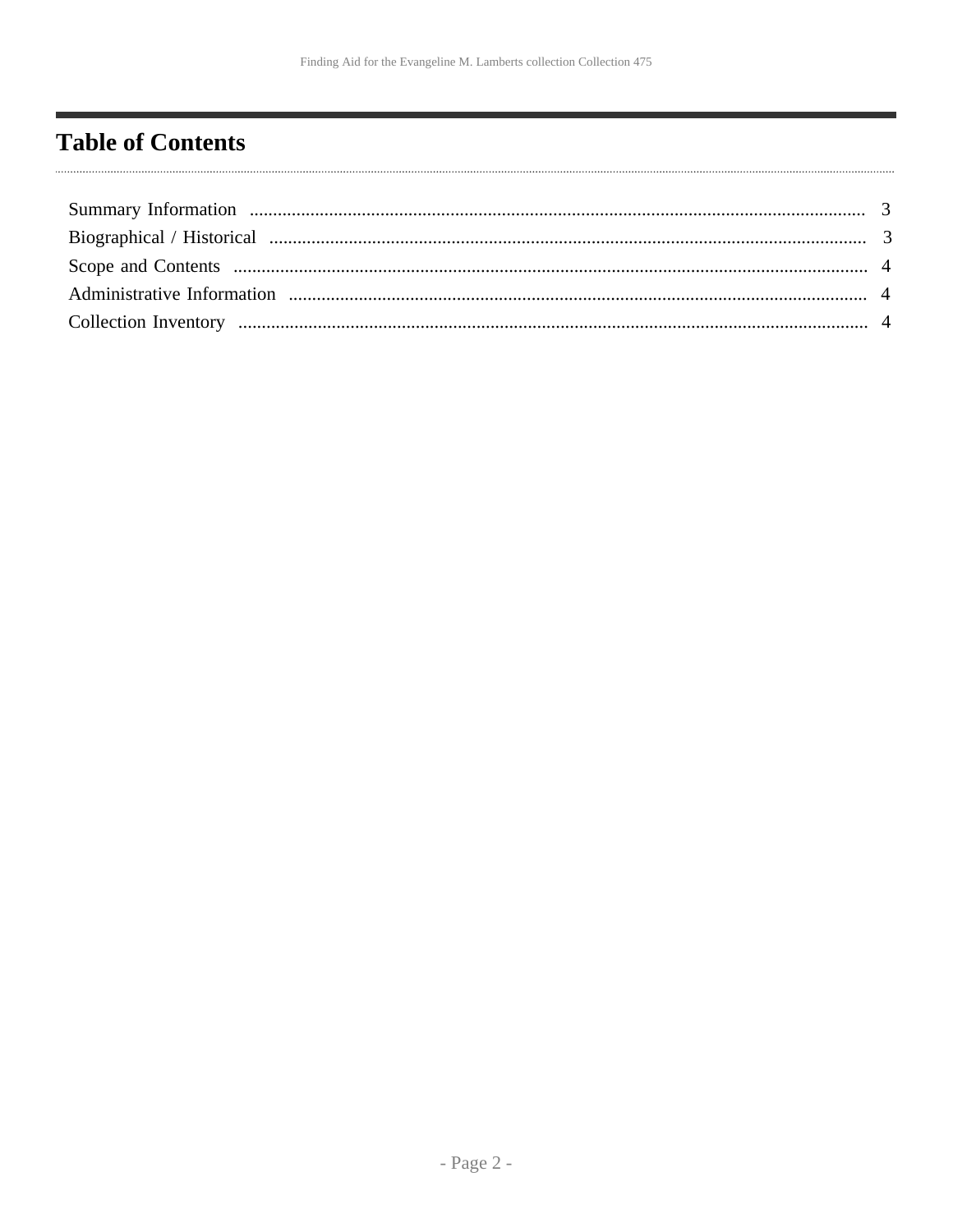# <span id="page-2-0"></span>**Summary Information**

| <b>Repository:</b><br><b>Title:</b> | Grand Rapids Public Library, Grand Rapids History and Special<br><b>Collections Department</b>                                                                                                                                                                                                                                                                                                                                                                                                                                                                                                                                        |  |  |  |
|-------------------------------------|---------------------------------------------------------------------------------------------------------------------------------------------------------------------------------------------------------------------------------------------------------------------------------------------------------------------------------------------------------------------------------------------------------------------------------------------------------------------------------------------------------------------------------------------------------------------------------------------------------------------------------------|--|--|--|
|                                     | Evangeline M. Lamberts papers                                                                                                                                                                                                                                                                                                                                                                                                                                                                                                                                                                                                         |  |  |  |
| ID:                                 | Collection 475                                                                                                                                                                                                                                                                                                                                                                                                                                                                                                                                                                                                                        |  |  |  |
| Date [inclusive]:                   | 1955-1969                                                                                                                                                                                                                                                                                                                                                                                                                                                                                                                                                                                                                             |  |  |  |
| <b>Physical Description:</b>        | .3 Linear Feet                                                                                                                                                                                                                                                                                                                                                                                                                                                                                                                                                                                                                        |  |  |  |
| Language of the<br><b>Material:</b> | English                                                                                                                                                                                                                                                                                                                                                                                                                                                                                                                                                                                                                               |  |  |  |
| Abstract:                           | Evangeline M. Lamberts, native to Lansing, Michigan, became the<br>first woman to be elected to public office in 1961, winning a seat in<br>the Grand Rapids City Commission in Grand Rapids, Mich. She was<br>also involved in the League of Women Voters of Grand Rapids, Mich.<br>This collection includes a photograph of Mrs. Lamberts on the City<br>Commission, an award, as well as papers regarding childcare, welfare,<br>and water resources. Evangeline Lamberts passed away in July, 2004.<br>These materials may be useful to anyone researching women from<br>Michigan or resources in Grand Rapids in the late 1950s. |  |  |  |

**^** [Return to Table of Contents](#page-1-0)

# <span id="page-2-1"></span>**Biographical / Historical**

Evangeline M. Lamberts was born in Lansing, Michigan in 1923. She attended the University of Michigan in 1943, where she majored in nursing. In 1949 Evangeline married Dr. Austin Lamberts. The couple moved to Grand Rapids, Michigan a year later and had three daughters.

Once in Grand Rapids, Mich. Evangeline Lamberts was an active member of the League of Women Voters. In 1961, Evangeline Lamberts became the first woman to win a seat in the Grand Rapids City Commission, defeating three term commissioner Robert Blandford. Lamberts served one term, leaving the City Commission in 1965. She is known for pushing the annexation of the North Park section of Grand Rapids and for speaking up on the treatment of juvenile delinquents. Evangeline Lamberts passed away in 2004.

#### **^** [Return to Table of Contents](#page-1-0)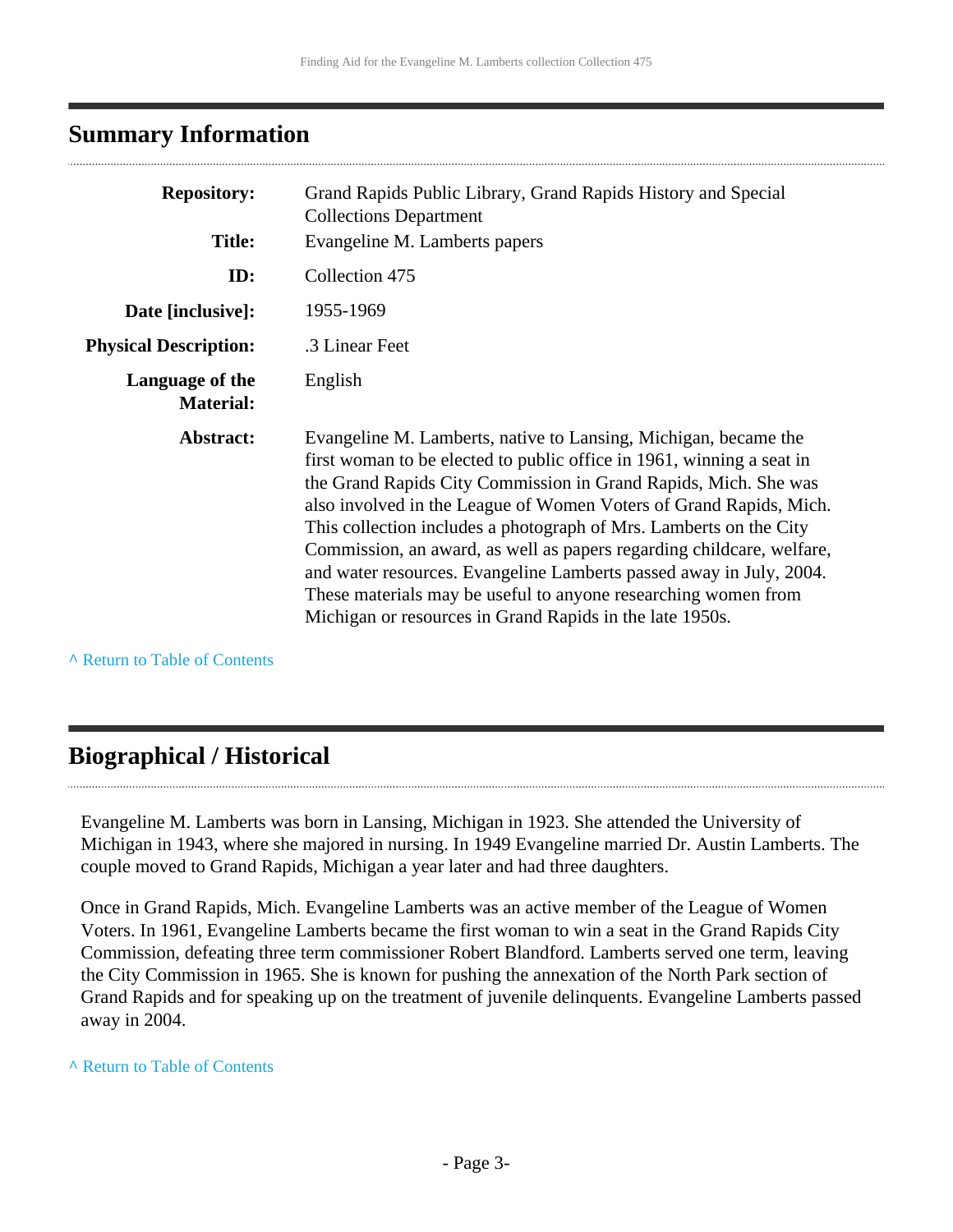# <span id="page-3-0"></span>**Scope and Contents**

This materials in this collection are all copies, which range from 1955 to 1969. This collection contains a photograph of Evangeline Lamberts on the City Commission, an award from the League of Women Voters of Grand Rapids, Mich., letters, and documents on water resources, welfare, and childcare. Additionally, it contains an editorial from The Grand Rapids Press, and two charts.

**^** [Return to Table of Contents](#page-1-0)

# <span id="page-3-1"></span>**Administrative Information**

#### **Publication Statement**

Grand Rapids Public Library, Grand Rapids History and Special Collections Department

111 Library Street NE Grand Rapids, Michigan 49503 [localhis@grpl.org](mailto:localhis@grpl.org) URL:<http://www.grpl.org>

**^** [Return to Table of Contents](#page-1-0)

# <span id="page-3-2"></span>**Collection Inventory**

| <b>Title/Description</b>                                                              | <b>Instances</b> |          |
|---------------------------------------------------------------------------------------|------------------|----------|
| County Welfare Department, 1955<br>Date [inclusive]: 1955                             | Box 1            | Folder 1 |
| Children's Home Report (League of Women Voters), 1956<br>Date [inclusive]: 1956       | Box 1            | Folder 2 |
| Progress Report on Reorganization of Public Childcare, 1956<br>Date [inclusive]: 1956 | Box 1            | Folder 3 |
| League of Women Voters Clubwoman of the Year Award, 1956<br>Date [inclusive]: 1956    | Box 1            | Folder 4 |
| Plan for the Enlargement of Grand Rapids Water System, 1959                           | Box 1            | Folder 5 |